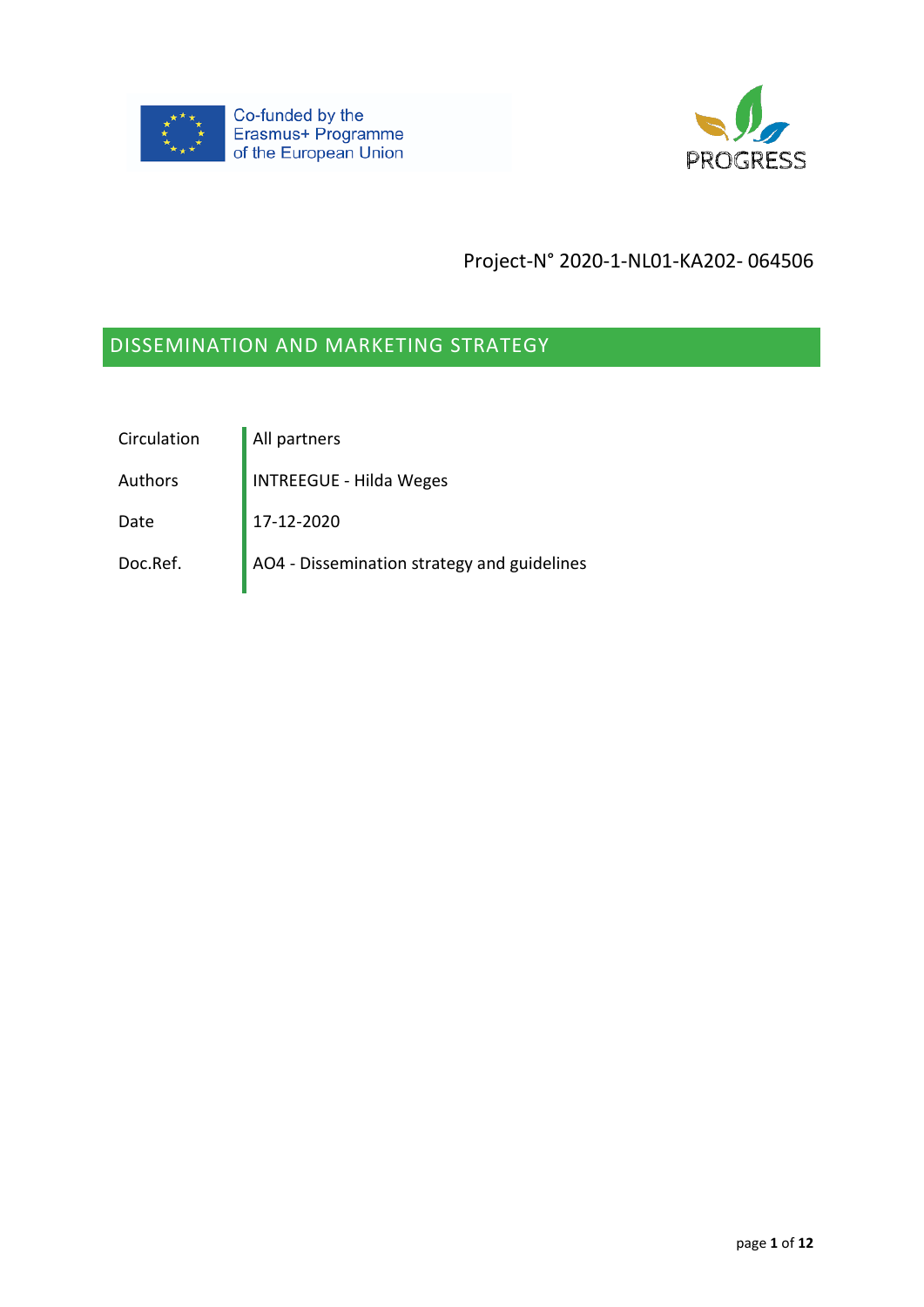## Content

| 1.      | Introduction                                                          | 2  |  |  |
|---------|-----------------------------------------------------------------------|----|--|--|
| 2.      | 5xR Strategy                                                          |    |  |  |
| 3.      | Key elements of a dissemination plan                                  |    |  |  |
| 4.      | Examples for Instruments for internal and external project activities |    |  |  |
| 5.      | Marketing tools                                                       |    |  |  |
| 6.      | Communication aims                                                    |    |  |  |
| 7.      | Planning for dissemination                                            |    |  |  |
| 8.      | <b>Used Sources</b>                                                   | 9  |  |  |
| Annexes |                                                                       |    |  |  |
| 1       | Dissemination plan                                                    | 10 |  |  |
| 2       | Overview of dissemination methods                                     | 11 |  |  |
| 3       | Overview of marketing tools                                           | 12 |  |  |

## 1. Introduction

Dissemination refers to the process of making the results and deliverables of a project available within their own organisation and to the stakeholders and the wider audience. Dissemination is essential for take-up, and take-up is crucial for the success of the project and for the sustainability of the project outputs in the long term. To ensure that the project results will be taken up and embedded in the community, a project must develop a dissemination plan that explains how the outcomes of the project will be shared within their own organisation and with stakeholders, relevant institutions, organisations, and individuals.

In Erasmus+ projects, dissemination and exploitation are critical topics for a good result of the project. (See also Annex 1 for an overview from the Dutch National Agency.) That makes it important to start with dissemination from the very early start of the project. This document contains some background information about dissemination. Its aim is to help the partners to set up their own dissemination plan and to implement it.

Question: Each chapter has some questions/tasks for the partner. By answering these questions, you can create the main parts of your dissemination plan.

#### **Impacttool**

To help Strategic partnerships to obtain as much impact as possible the Dutch National Agency has developed an online impacttool. We have used this tool during the development of the project proposal but is also might be of help for our project. Please have a look:

<https://www.erasmusplus.nl/en/impacttool-strategicpartnerships>



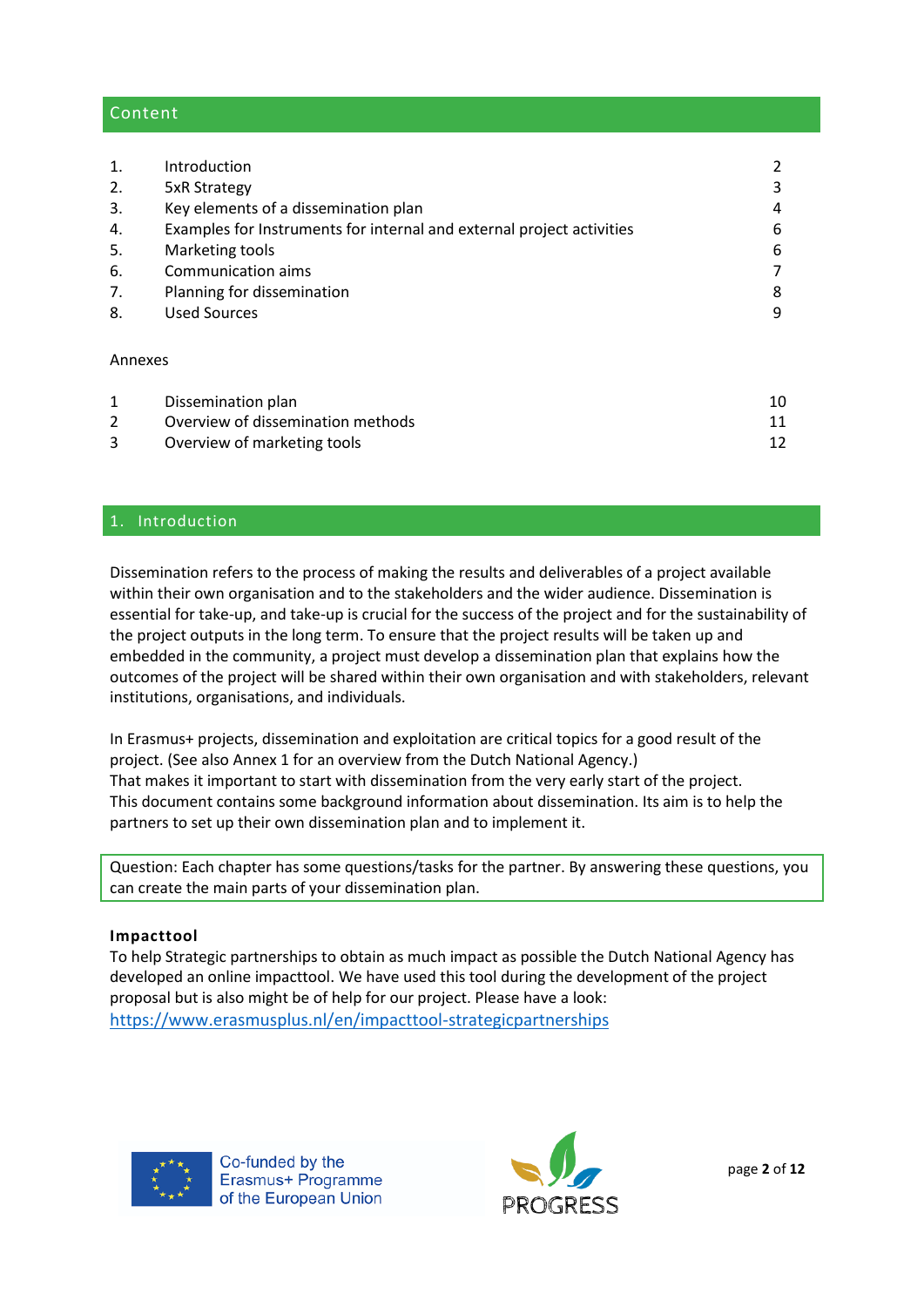## 2. 5xR - Strategy

An effective dissemination plan should be based on a so-called 5xR-Strategy. This strategy should help to develop your dissemination plan. It contents five strategical measures for important message in the right place, right form and useful for the target groups:

#### **Right target groups**

- ⎯ partner organisations (internal marketing)
- ⎯ intermediaries (external marketing)
- ⎯ press
- others

Question: Did you identify your target groups? Make an overview of it.

#### **Right message**

For example: a format for a leaflet with PROGRESS promoting text on unique PROGRESS promoting points and testimonials.

Question: Did you plan to make a leaflet, brochure, with the PROGRESS message in it?

#### **Right medium**

See chapter 4: Examples of instruments for internal and external project activities.

Question: Can you make an overview of the instruments you will use?

#### **Right moment**

Timeline from kick-off meeting till end of the project, and after.

Question: Can you make a timeline for all your dissemination activities, internal and external?

#### **Right place**

Your network has structural and direct external contacts also after the project.

Question: You will be able to create a sustainable Network, also active after the end of the project? And how?

**You can use all answers in your own dissemination plan.**



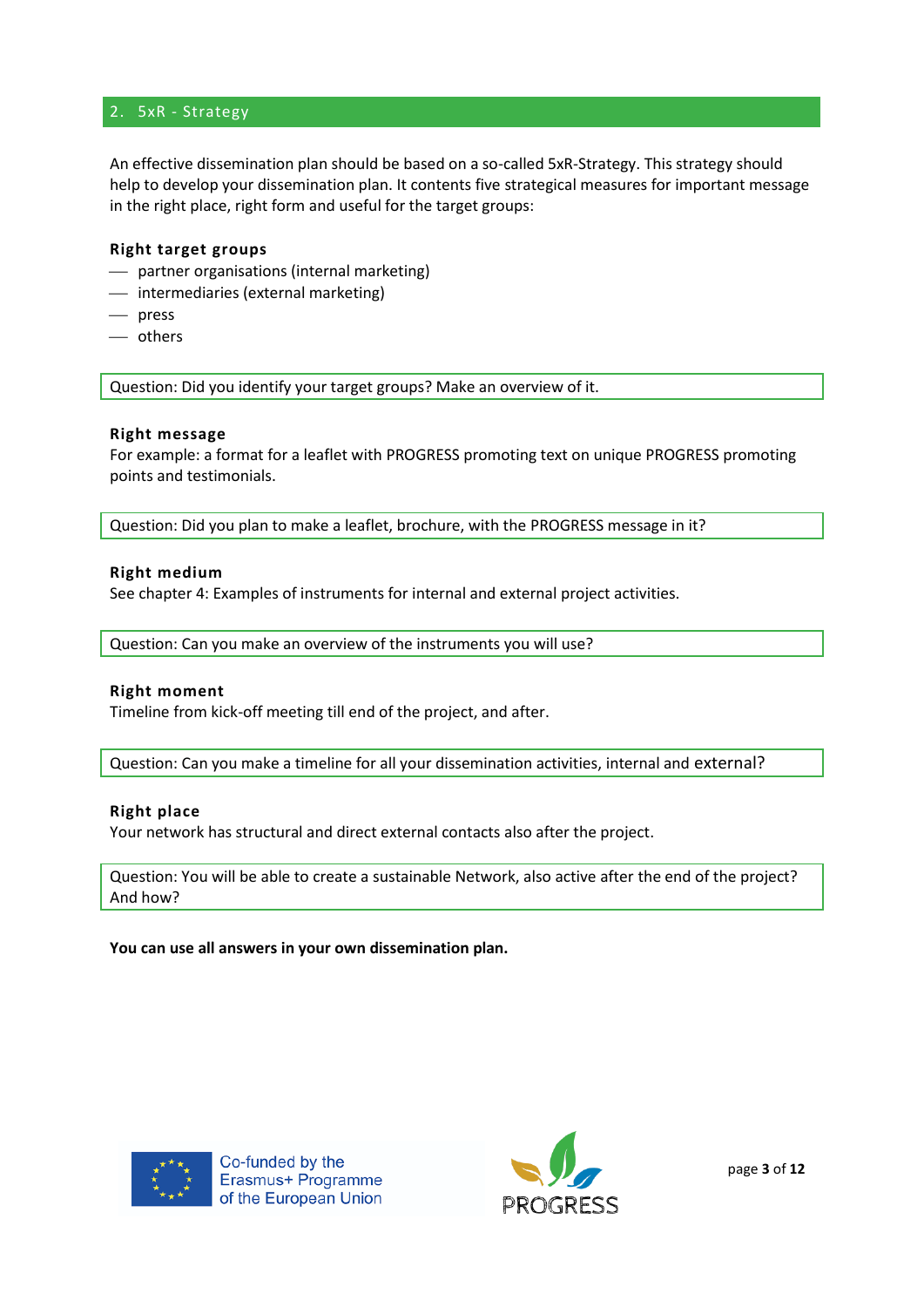#### 3. Key elements of a dissemination plan

#### **Purpose**

All dissemination should have a purpose and support or inform about project development in some way.

The purpose of the dissemination activity may be to:

- $\overline{\phantom{a}}$  Raise awareness let others know what you are doing
- $\overline{\phantom{a}}$  Inform educate the community
- Engage get input/feedback from the community
- ⎯ Promote "sell" your outputs and results.

Defining the purpose of dissemination is a first step to decide on the audience, message, method and timing of the dissemination.

#### **Audience**

The dissemination process depends on who you want to reach and what they can do for your project. Therefore, the different individuals, groups, and organisations that will be interested in the project and its results need to be identified and informed. For that purpose use can be made of the results of the stakeholder analysis. The following audiences may be considered:

#### ⎯ Internal audience

The members of the project consortium and your own institution need to stay well informed about the progress of the project. Adequate internal dissemination can also ensure that the project has a high profile.

#### ⎯ Other project

Sharing project results with coordinators and key actors of projects dealing with similar topics, both within the Erasmus+ programme and in others, will ensure visibility and uptake of results, and provide opportunities to receive feedback, share experiences and discuss joint problems and issues.

#### ⎯ External stakeholders

Persons, who will benefit from the outcomes of the project, as well as "opinion makers" such as teachers, researchers, librarians, publishers, online hosts, etc., can act as catalysts for the dissemination process.

#### $-$  The community

It is likely that certain elements of the project, such as guidelines, methods, evaluation criteria, questionnaires, etc. can be used by a wider audience than the specific target group. These elements can be shared with the wider community through articles, conference presentations, case studies, etc.

Question: Make an overview from your categories of Audience.



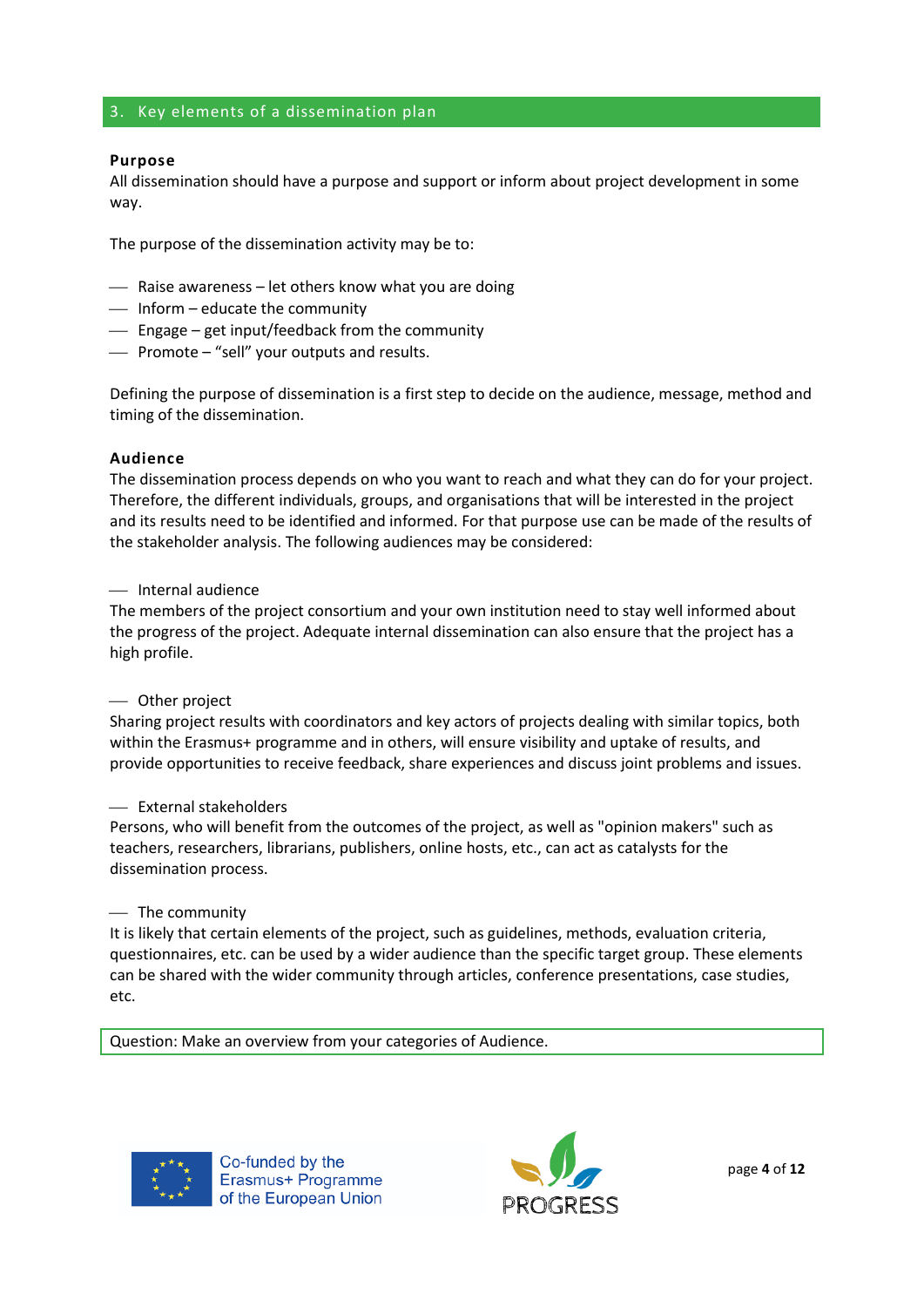## **Message**

The message should be useful to keep the communication principles in mind:

- Messages should be clear, simple and easy to understand. The language should be appropriate for the target audience, and non-technical language should be used where possible.
- ⎯ Messages should be tailored to the receiver(s). It is of paramount importance to carefully consider what they should know about the project. It is possible to send the same message to different audiences, but the relevance of the message to the receiver should be checked each time.
- ⎯ Messages of different projects related to the same subject can be coordinated to enhance impact.
- ⎯ Information should be correct and realistic.

Question: Is the general PROGRESS message clear? And also in your specific situation?

## **Methods**

While there are a wide variety of dissemination methods, it is important to select the right one(s) to get your message to the target audience and achieve your purpose.

To create awareness about the project:

- newsletters.
- ⎯ flyers and
- ⎯ press releases

To transmit information about the project:

- ⎯ reports, journal articles,
- ⎯ websites

To promote the project and its outcomes

⎯ conference presentations and websites

Question: Make an overview of the methods you will use.

#### **Timing**

When planning the dissemination, it is important to decide when different dissemination activities will be most relevant. The ideal timing will depend on the progress of the project as well as on the agenda of the target audience. For instance, at the start of the project, it is best to focus on raising awareness; at the end on highlighting the achievements and deliverables. In terms of the "receivers" agenda, the time commitments of the target audience and stakeholders should be considered. For instance, school or bank holidays should be acknowledged, and when working with universities, it will be difficult to reach academic staff at the start of the term or during examinations. Use also the PROGRESS Gantt chart.

Question: Make a timeline for the complete project period and put all planned dissemination activities on this timeline.



Co-funded by the Erasmus+ Programme of the European Union

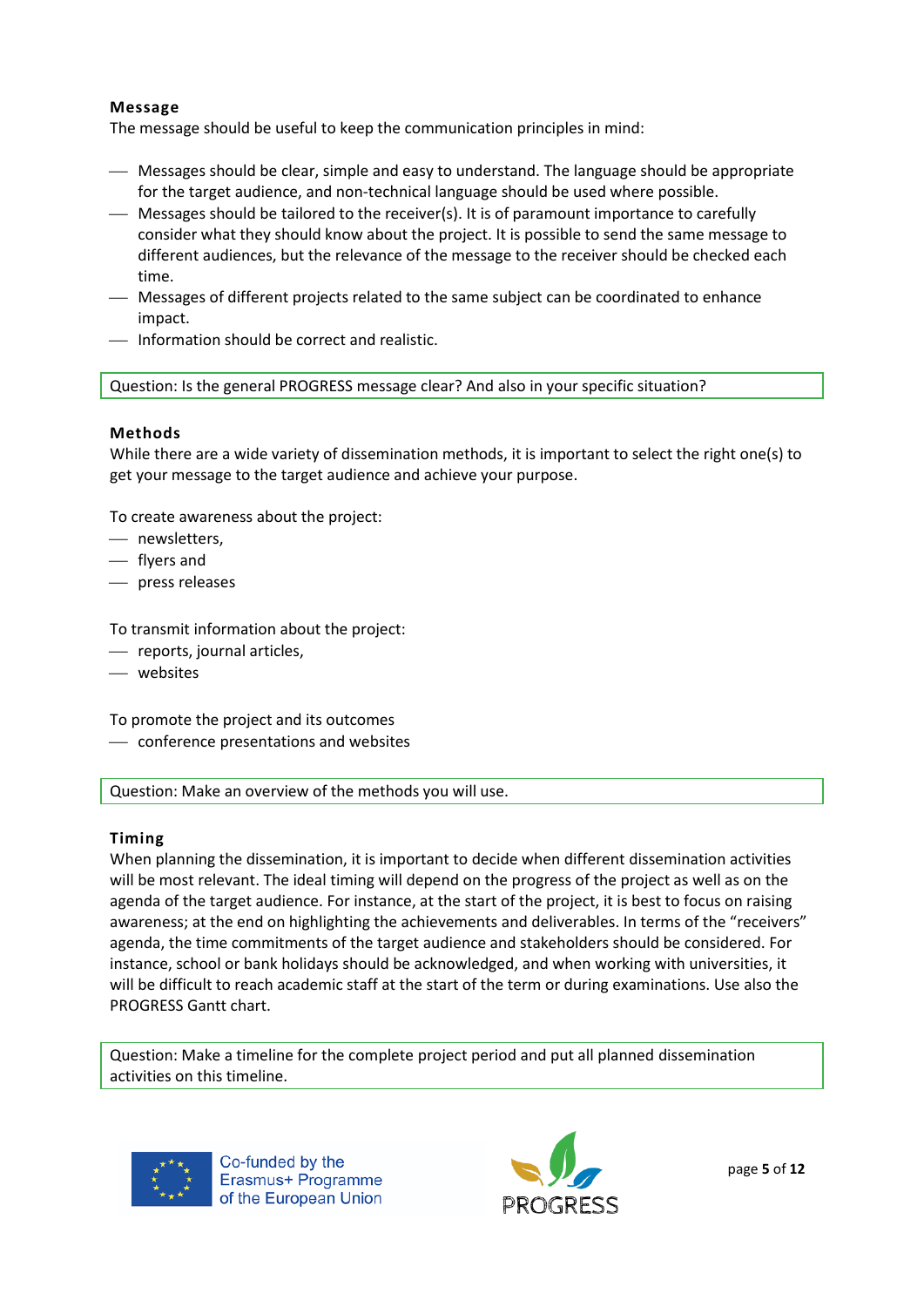#### 4. Examples of instruments for internal and external project activities

The following instruments are examples for developing your own strategy for dissemination of the project.

#### **Project website**

Our project website <https://greenprogress.eu/> is seen as a valuable instrument and it is informative about alle the activities and results of the project. It gives indication for the communication of the message and it gives instruments and products to use in your own situation.

#### **Presentations on meetings and events**

The content, target and result should present on meetings and events in the local / regional level as well as in other authorities` meetings.

#### **Publications, articles in magazines**

A number of articles and publications can be produced during the project (e.g good practices, TPM or about multiplier events).

#### **Press releases, interviews, free publicity**

Press release, short videos and other media might be used. Especially video is a strong upcoming medium and when you put it on YouTube it is always available an easy to find.

#### **Social media**

Social media enables fast communication on the internet through for example Facebook, LinkedIn, Instagram and others. But this requires fast, up-to-date and 'personal' reporting. For this reason we suggest that every partner uses his own social media for communication about the project. We will refer to these post and messages at our project website whenever this is needed. See also Annex 1 of this document.

Question: Make an overview of instruments you have planned to use. Combine it with the timeline from the previous chapter.

#### 5. Marketing tools

Good dissemination of project results is impossible without good marketing. To inspire all partners, an overview of ten important marketing tools follows. All these marketing tools refer to the different dissemination activities, e.g. producing a cookbook or using the videos and games in the media, in schools, organizations, in the member countries of the EU. It is not an exhaustive list, but it is directly based on the dissemination of the project itself and its results. It offers ideas to improve the dissemination plan. (see also Annex 3)

Question: Which Marketing Tools you plan to use? In what context?



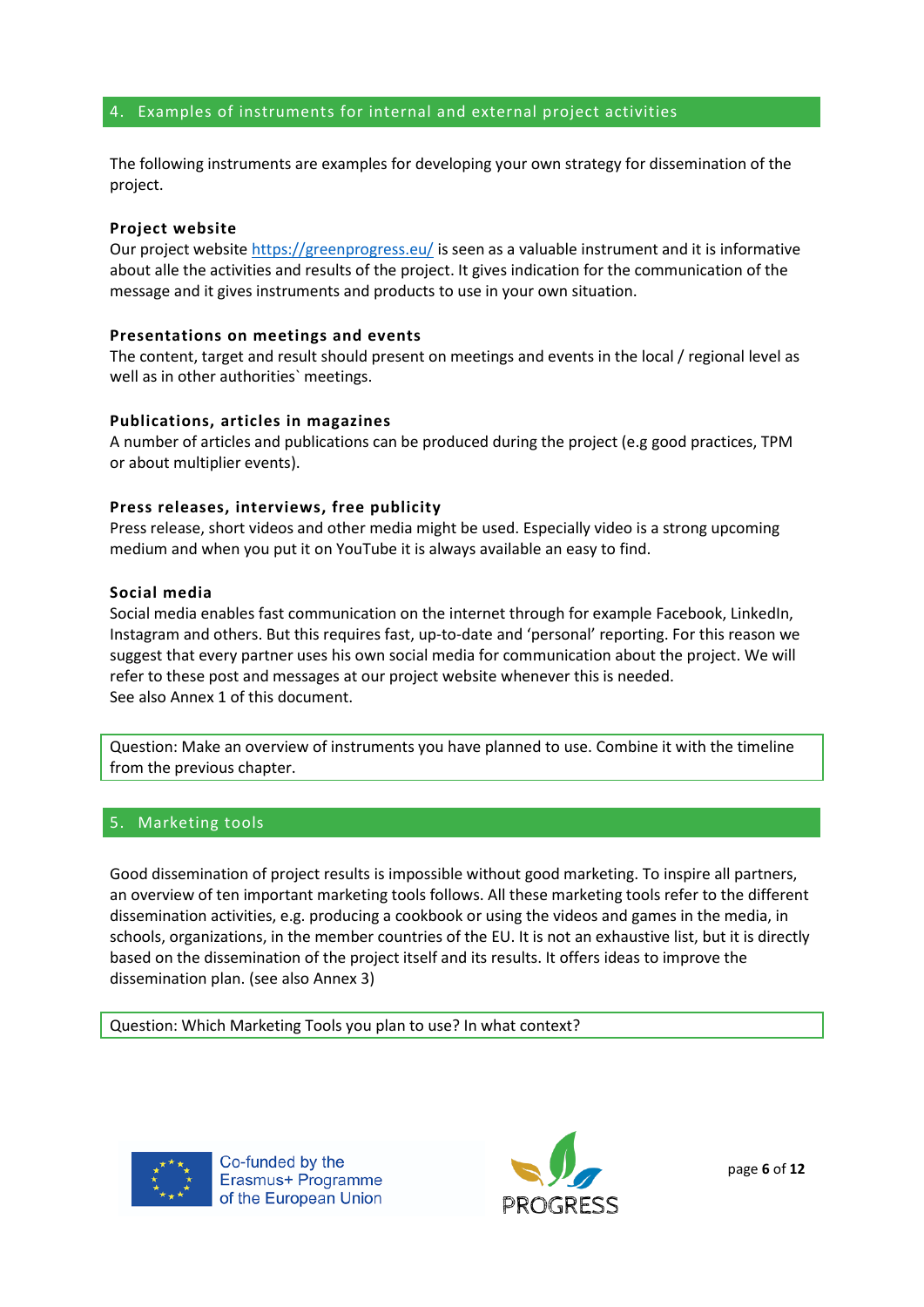

## 6. Communication aims

In the introduction of this Manual, it was mentioned that dissemination is being considered as very important by Erasmus+. With the information in this document, it is possible to formulate the communication aims of the PROGRESS project.

What does PROGRESS want to realise?

- ⎯ At least 3 regional partners of the PROGRESS partner schools are aware of the activities and results of the PROGRESS project and feel inspired through the collection of good practices on the website.
- ⎯ At least 5 of the agricultural schools in the several partner countries are aware of the activities and results of the PROGRESS project and feel inspired through the collection of good practices on the website.
- $-$  At least 5 Europea members from non-partner countries are aware of the activities and results of the PROGRESS project and feel inspired through the collection of good practices on the website.
- ⎯ Number of hits on project website in the first year 2021 with an average of 100 unique visitors every month from 6 countries and second year with an average of 200 unique visitors every month from 10 countries every month.

This list of aims seems to be ambitious. However, by formulating it in advance – and in a quantitative way – it helps to control the implementation of the project.

Question: Formulate the (number of) target groups which are aware of PROGRESS.



Co-funded by the Erasmus+ Programme of the European Union

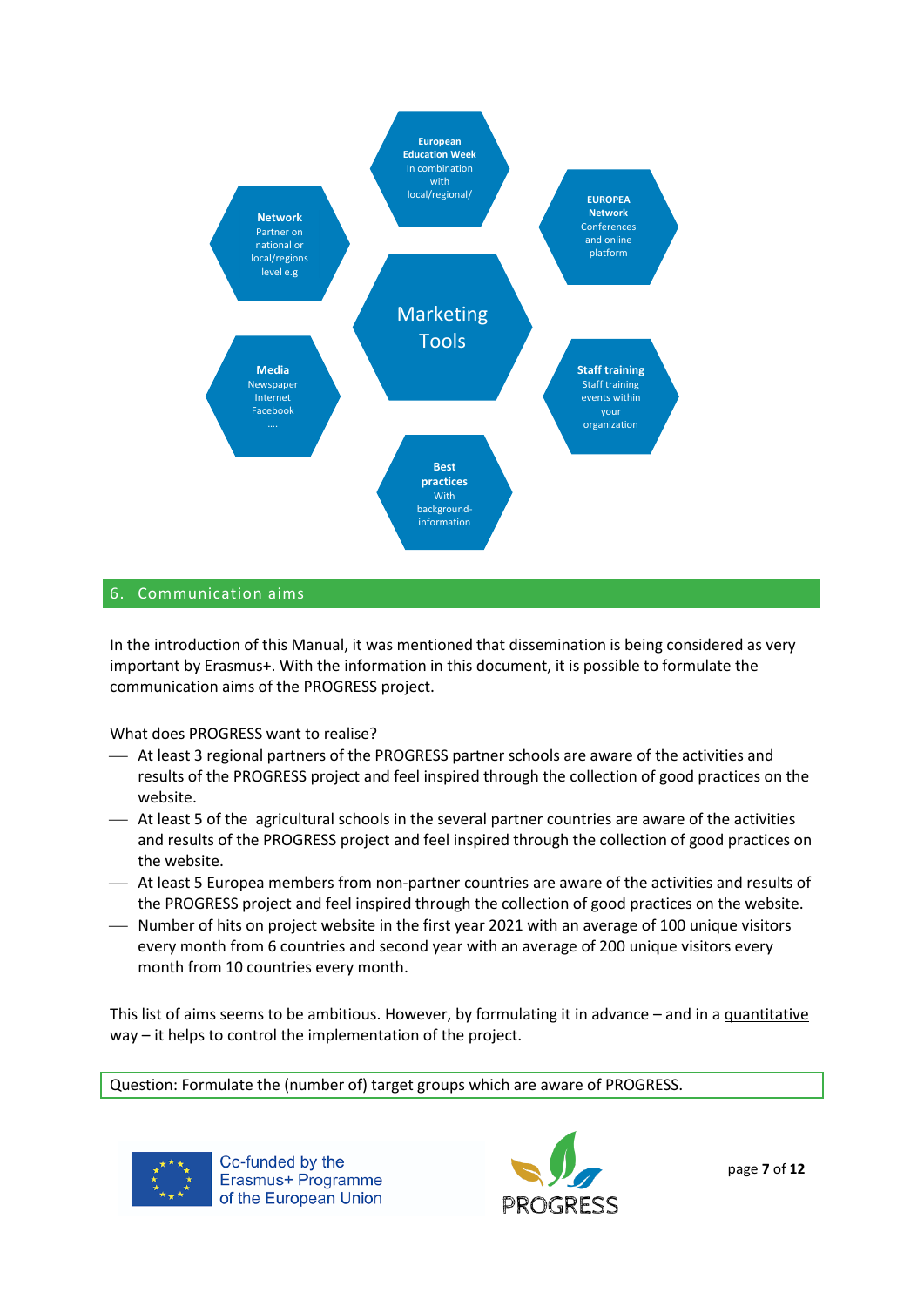Question: How will you refer to the project website from your own website and communication means (like newsletters etc.) to stimulate visits to out project website?

Question: What will you do after the project has finished?

## 7. Planning for Dissemination

After the formulation of the aims, the next step is to formulate your own dissemination plan. The answers to the previous questions have given already valuable input. In other words: This dissemination plan should explain the following topics:

- $\overline{\phantom{a}}$  Why the purpose of dissemination
- ⎯ What will be disseminated the message
- $-$  To whom  $-$  the audience
- $-$  How  $-$  the method
- $\equiv$  When the timing.

*Annex G Format for Dissemination Plan* from the Project Handbook provides you with a format to develop your plan. You can use the answers of the question within this document.

#### **Reporting**

All partners are asked to report on their dissemination activities on a regular basis and send it as a short public news message (short text and photo – free of use) to INTREEGUE (project@hildaweges.nl ) so she can put it on our website.

For the Multiplier Events extra evidence is needed like a signed attendance list of the meeting (See ANNEX C Handbook), a copy of the program, photos and other evidence materials like copies of articles, screen dumps from websites, etc.

Question: Disseminate the project whenever possible and report about your dissemination activities on a regular basis through a news item (at last every 3 months).

Question: For Multiplier Event send a signed attendance list, program and other evidence to the Project Management.

## **Final report**

Since the Projectmanagement needs to have a complete overview of all dissemination activities the dissemination activities on the website and the evidence of the Multiplier Events will be combined in a report at the end of the project to proof our dissemination activities. The planning for the writing of this report is at the end of the project, shortly after the last TPM.



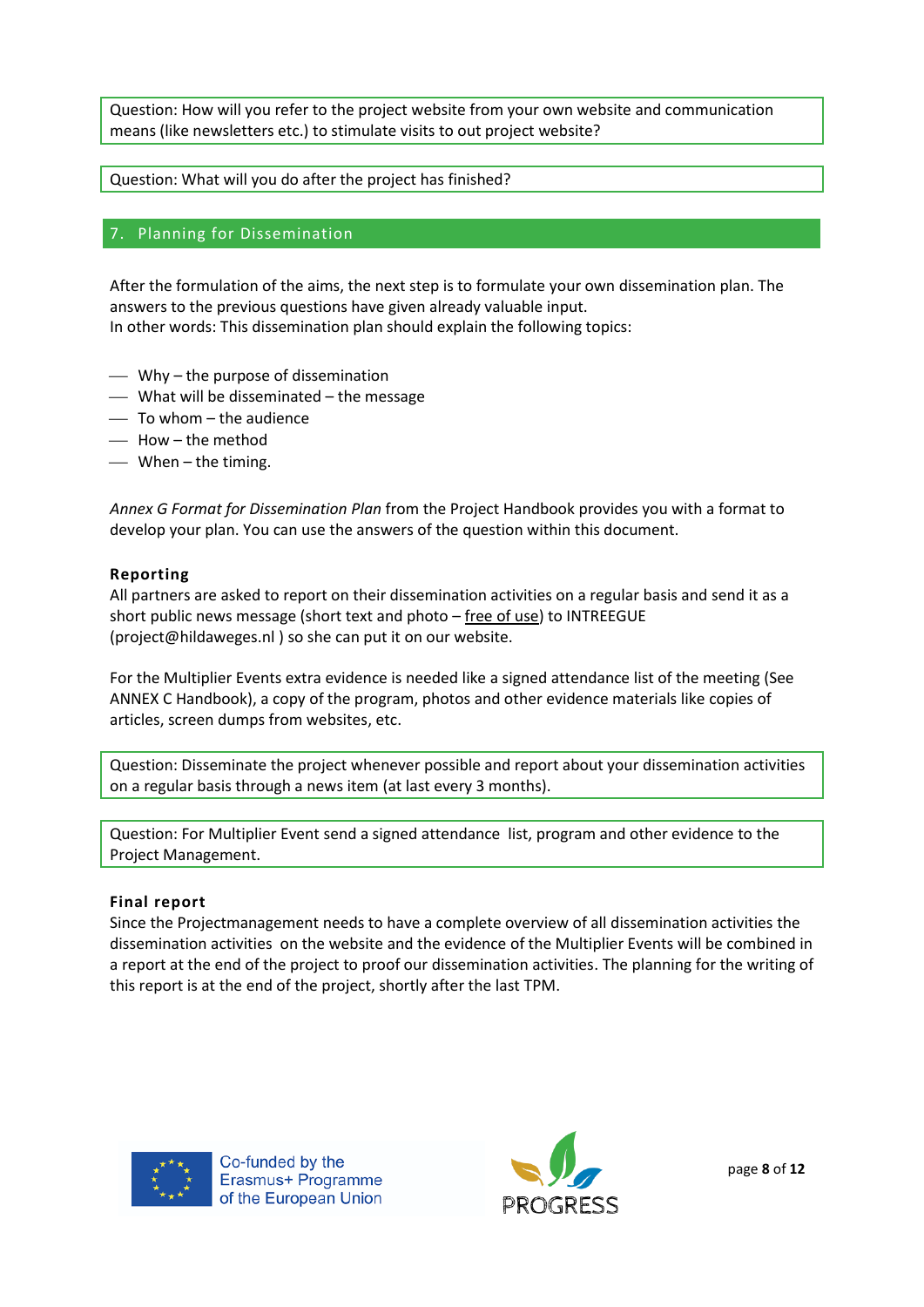## 8. Used Sources

BIOCOMP – Dissemination plan and marketing tools by Hans Blankestijn en Elke Helm (Project-N° 2019-1-2019-1-CZ01-KA202- 061409)

Erasmus+ National Agency NL - Dissemination plan

Thompson MF, Green L, Hernández-Cordero, LJ, Fullilove RE (2006). Obvious and Not-So-Obvious Strategies to Disseminate Research - Health Promotion Practice, 7(3), 306-311.

IACEE (1999) - Tools for planning the dissemination of project results http://www.leonardodavinci.fi/dissemination/tools.pdf

CAFEA - Consumers, Health, Agriculture and Food Executive Agency Managing projects - Elaborating a Dissemination Plan http://ec.europa.eu/chafea/management/Fact\_sheet\_2010\_06.html



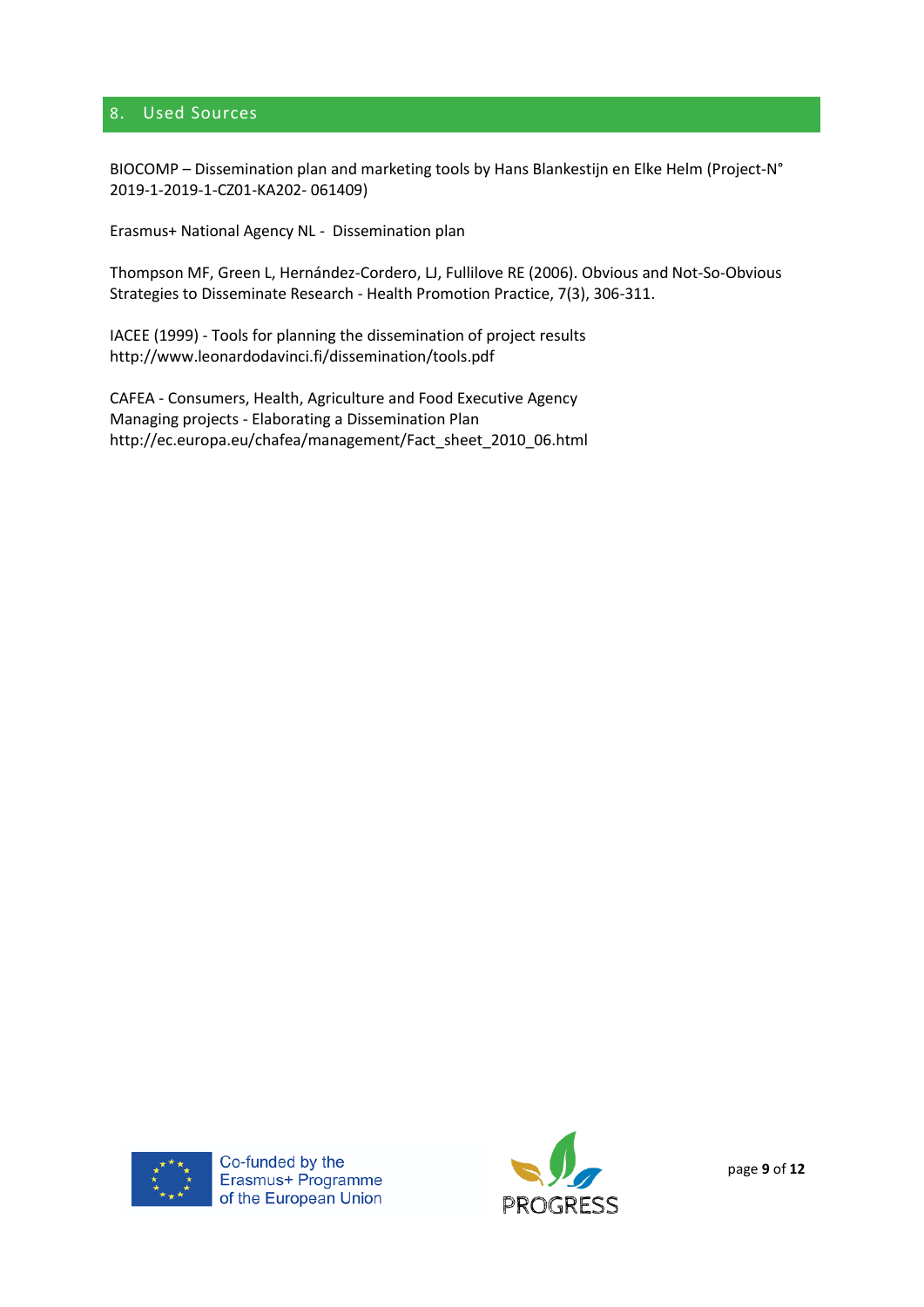#### Annex 1 - National Agency NL Dissemination plan

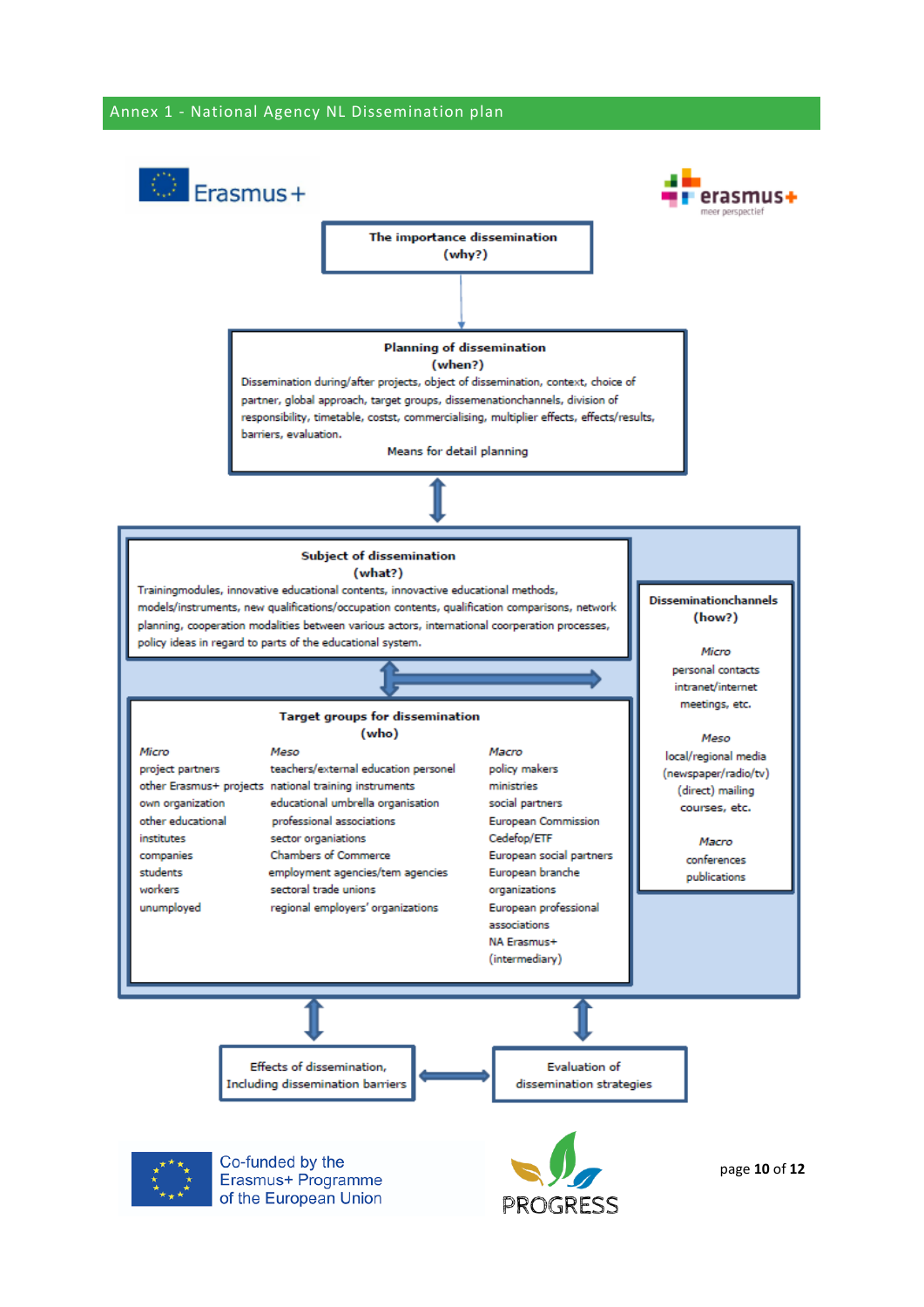# Annex 2 - Overview of Dissemination measures – Methods, Purpose, Hints and Tips

| <b>Methods</b>              | Purpose   | <b>Hints and Tips</b>                                                       |
|-----------------------------|-----------|-----------------------------------------------------------------------------|
| <b>Newsletter Awareness</b> | Inform    | Project or institution newsletter can be used to announce the project,      |
|                             |           | give regular updates, develop a profile, and get buy-in. Be creative. For   |
|                             |           | example, include an interview with your project 'champion', some quotes     |
|                             |           | from end users, or praise from an external evaluator. Make sure they        |
|                             |           | know the project is a success.                                              |
| Project website             | Awareness | A project website is one of the most versatile dissemination tools. It can  |
|                             | Inform    | contain information for different audiences. Add to it regularly so people  |
|                             | Engage    | keep coming back. Sell the project and engage the community.                |
|                             | Promote   |                                                                             |
| Press releases              | Awareness | A press release is a formal announcement to the national press. Projects    |
|                             |           | can issue one to announce important achievements. It takes skill to write   |
|                             |           | a press release and get it to the right media.                              |
| Flyers /brochures           | Awareness | Flyers in printed form can be handed out at conferences or to colleagues    |
|                             |           | at your institution. An electronic version (e.g. PDF file) can also be      |
|                             |           | circulated electronically. Glossy brochures are rarely worth the time and   |
|                             |           | expense.                                                                    |
| Programme meetings          | Engage    | Programme meetings are excellent opportunities for projects to learn        |
|                             |           | from each other, discuss common issues, and get feedback on their work.     |
| Conference                  | Engage    | National and international conferences are an important opportunity to      |
| presentations               | Promote   | share your achievements with experts in the field. Make sure you have       |
|                             |           | something to say, select conferences where it will have an impact, and      |
|                             |           | ones that will attract the experts you want to impress.                     |
| Conference posters          | Engage    | A poster session at a conference may be more appropriate when you           |
|                             | Promote   | have work in progress. You write up your work in poster format, and         |
|                             |           | present it to delegates who attend the session. It may not be as            |
|                             |           | glamorous as doing a presentation in the auditorium, but it is an excellent |
|                             |           | way to engage people, gauge their reactions, and get one-to-one             |
|                             |           | feedback.                                                                   |
| Workshops Engage            | Engage    | Workshops are small interactive events held to achieve a specific           |
|                             | Promote   | objective. A workshop can be used to get feedback from users on a demo      |
|                             |           | or from experts on particular issues. Make sure to make it a work shop:     |
|                             |           | the emphasis should be on discussion, not presentations.                    |
| Demonstrations              | Engage    | Demonstrations are useful early in the project to get feedback from         |
| Engage                      | Promote   | stakeholders on functionality, usability, and look-and-feel. Consider a     |
|                             |           | demo for stakeholders at your institution to keep them informed about       |
|                             |           | what you're doing and to help with buy-in.                                  |
| Online discussion lists     | Awareness | E-mail lists are useful for discussing new developments, problems, and      |
|                             | Inform    | issues. They are an opportunity to be proactive and reactive, share your    |
|                             | Engage    | learning with the community, and develop a profile for your project.        |
| Journal articles            | Inform    | Any and every opportunity should be taken to get articles published         |
|                             |           | about the project. Consider peer reviewed journals in relevant disciplines  |
|                             |           | near the end of the project when you have data and results to report.       |
|                             |           | Make sure to post a copy of all publications on your website.               |
| Case studies                | Inform    | Case studies explain what you did and what you learned so others can        |
|                             |           | benefit from your experience.                                               |
| Reports and other           | Inform    | Reports on specific topics can be posted on your website so they are        |
| documents                   |           | accessible to a wide audience. Think of anything your project has           |
|                             |           | developed that may be useful to others, e.g. guidelines, methods,           |
|                             |           | evaluation criteria, toolkits, or questionnaires.                           |